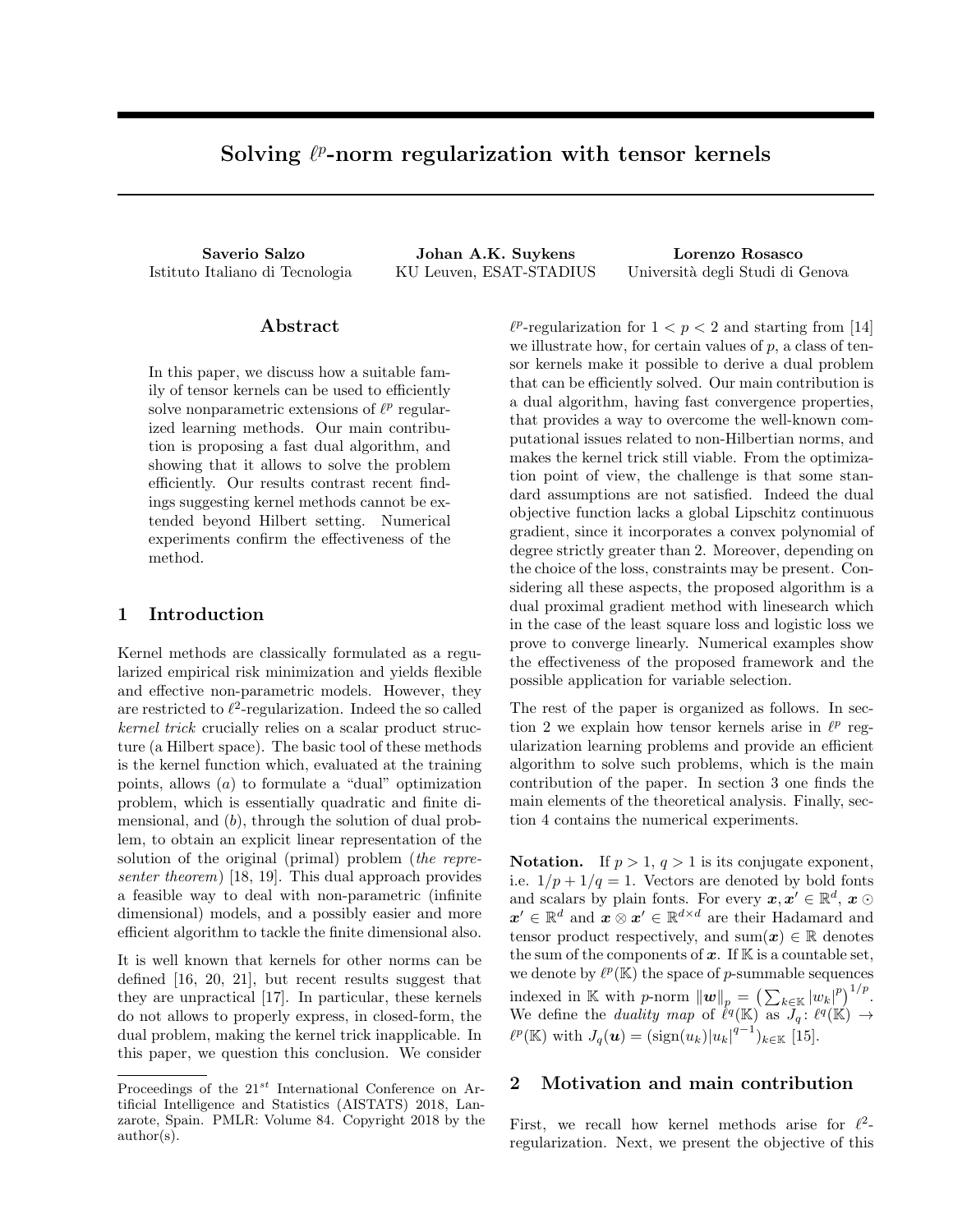study, i.e., an effective  $\ell^p$ -norm regularized learning method. Based on [14], which showed that this method can be *kernelized* by an appropriate *tensor kernel*, we present a novel dual algorithm which uses the knowledge of the tensor kernel only and converges linearly.

#### 2.1 Classical kernel methods

We begin with a look at a simple kernel method, that is, *kernel ridge regression*, and we highlight the role played by duality. Later, this will serve as a guide to generalize the theory to  $\ell^p$ -regularization. Ridge regression is formulated as the following optimization problem

$$
\min_{\bm{w}\in\mathbb{R}^d} \frac{\gamma}{2} \|\bm{X}\bm{w} - \bm{y}\|_2^2 + \frac{1}{2} \|\bm{w}\|_2^2, \tag{1}
$$

where  $\mathbf{X} \in \mathbb{R}^{n \times d}$  is the data matrix. This problem has a companion dual problem which is

$$
\min_{\boldsymbol{\alpha} \in \mathbb{R}^n} \frac{1}{2} ||\boldsymbol{X}^* \boldsymbol{\alpha}||_2^2 + \frac{1}{2\gamma} ||\boldsymbol{\alpha}||_2^2 - \langle \boldsymbol{y}, \boldsymbol{\alpha} \rangle, \tag{2}
$$

where  $X^*$  is the transpose of X. These two problems are indeed related: writing the optimality conditions for  $(1)$  and  $(2)$  one obtains

$$
\mathbf{X}^*(\mathbf{X}\mathbf{w} - \mathbf{y}) + \gamma^{-1}\mathbf{w} = 0 \quad \text{and} \\ \mathbf{X}\mathbf{X}^*\alpha - \mathbf{y} + \gamma^{-1}\alpha = 0
$$

respectively; and hence it immediately follows that if  $\bar{\boldsymbol{\alpha}}$  is the solution of (2), then

$$
\bar{\boldsymbol{w}} = \boldsymbol{X}^* \bar{\boldsymbol{\alpha}} = \sum_{i=1}^n \bar{\alpha}_i \boldsymbol{x}_i \tag{3}
$$

is the unique solution of  $(1)$ . Equation  $(3)$  is the content of the so called *representer theorem* which ensures that the solution of a regularized regression problem can be written as a linear combination of the data points  $x_i \in \mathbb{R}^d$ ,  $i = 1, \dots, n$ . Moreover, for the linear estimator it holds

$$
\langle \bar{\boldsymbol{w}}, \boldsymbol{x} \rangle = \sum_{i=1}^n \bar{\alpha}_i \langle \boldsymbol{x}_i, \boldsymbol{x} \rangle = \sum_{i=1}^n \bar{\alpha}_i K(\boldsymbol{x}_i, \boldsymbol{x}), \qquad (4)
$$

where  $K: \mathbb{R}^d \times \mathbb{R}^d \to \mathbb{R}$  is the *linear kernel function* defined as  $K(\mathbf{x}, \mathbf{x}') = \langle \mathbf{x}, \mathbf{x}' \rangle$ . We note that, since  $\boldsymbol{X} \boldsymbol{X}^* = (K(\boldsymbol{x}_i, \boldsymbol{x}_j))_{1 \leq i \leq n, 1 \leq j \leq n}$ , the dual problem (2) can also be written in terms of the linear kernel function, taking the form of the following quadratic optimization problem

$$
\min_{\boldsymbol{\alpha} \in \mathbb{R}^n} \frac{1}{2} \sum_{i,j=1}^n K(\boldsymbol{x}_i, \boldsymbol{x}_j) \alpha_i \alpha_j + \frac{1}{2\gamma} \langle \boldsymbol{\alpha}, \boldsymbol{\alpha} \rangle - \langle \boldsymbol{y}, \boldsymbol{\alpha} \rangle. \tag{5}
$$

So, summarizing, the dual problem (5) and the representation formulas  $(3)-(4)$  provide a way to solve the primal problem (1) and to evaluate the optimal linear estimator by relying on the knowledge of the linear kernel function only. This conclusion can then be extended to nonlinear regression models, by introducing general kernel functions defined as

$$
K(\boldsymbol{x}, \boldsymbol{x}') = \langle \Phi(\boldsymbol{x}), \Phi(\boldsymbol{x}') \rangle = \operatorname{sum}(\Phi(\boldsymbol{x}) \odot \Phi(\boldsymbol{x}')), \tag{6}
$$

for some nonlinear *feature map*  $\Phi: \mathbb{R}^d \to \ell^2$ . This is the so called *kernel trick* and it is at the basis of *kernel methods* in machine learning, allowing even to treat infinite dimensional (nonparametric) models. Kernels, defined by (6), can indeed be characterized as *positive definite functions*, in the sense that for every  $n \in \mathbb{N}$ ,  $(\mathbf{x}_i)_{1 \leq i \leq n} \in (\mathbb{R}^d)^n$ , and  $\alpha \in \mathbb{R}^n$  $\text{for every } n \in \mathbb{N}, \ (\boldsymbol{x}_i)_{1 \leq i \leq n} \in (\mathbb{R}^d)^n, \text{ and } \boldsymbol{\alpha} \in \mathbb{R}^n, \\ \sum_{i,j=1}^n K(\boldsymbol{x}_i, \boldsymbol{x}_j) \alpha_i \alpha_j \geq 0. \text{ Moreover, kernels define}$ an associated function space which is a reproducing kernel Hilbert space. There are many significant examples of kernel functions and we cite among the other the Gaussian kernel  $K(\mathbf{x}, \mathbf{x}') = \exp(-\eta^{-2} ||\mathbf{x} - \mathbf{x}'||_2^2)$ and the polynomial kernel  $K(x, x') = \langle x, x' \rangle^s$ , describing the space of homogeneous polynomials of degree *s*. We note that the theory can be further generalized to handle more general loss functions, so to include classification problems too [18, 19].

#### 2.2 Kernel methods beyond  $\ell^2$ -regularization

In view of the discussion above, a natural question is whether kernel methods can be extended to other regularization terms. In particular  $\ell^1$ -regularization would be important in view of its properties to provide sparse solutions. Unfortunately, in general  $\ell^1$ -regularization methods cannot be *kernelized* (although they admit dual) [9, 11] and a useful representer theorem and definition of kernel can be obtained only under severe restrictions [16]. However, it was noted in [10] that  $\ell^p$ -regularization can be seen as a proxy to  $\ell^1$  for suitable *p*. Moreover, it was recently shown in [14] that for certain values of  $p \in [1,2]$  (arbitrarily close to 1), the  $\ell^p$ -regularization method can indeed be *kernelized*, provided that a suitable definition of tensor kernel is introduced. Here we recall the theory in [14] for a simple model in order to make it more transparent. Thus, in analogy to section 2.1, we consider the problem

$$
\min_{\bm{w}\in\mathbb{R}^d} \frac{\gamma}{2} \|\bm{X}\bm{w} - \bm{y}\|_2^2 + \frac{1}{p} \|\bm{w}\|_p^p := F(\bm{w}),\qquad(7)
$$

where  $1 < p < 2$ . In this case the dual problem is

$$
\min_{\alpha \in \mathbb{R}^d} \frac{1}{q} \|\mathbf{X}^* \alpha\|_q^q + \frac{1}{2\gamma} \|\alpha\|_2^2 - \langle \mathbf{y}, \alpha \rangle := \Lambda(\alpha), \quad (8)
$$

where *q* is the conjugate exponent of *p* (that is  $1/p +$  $1/q = 1$ ). Now, following the same argument as in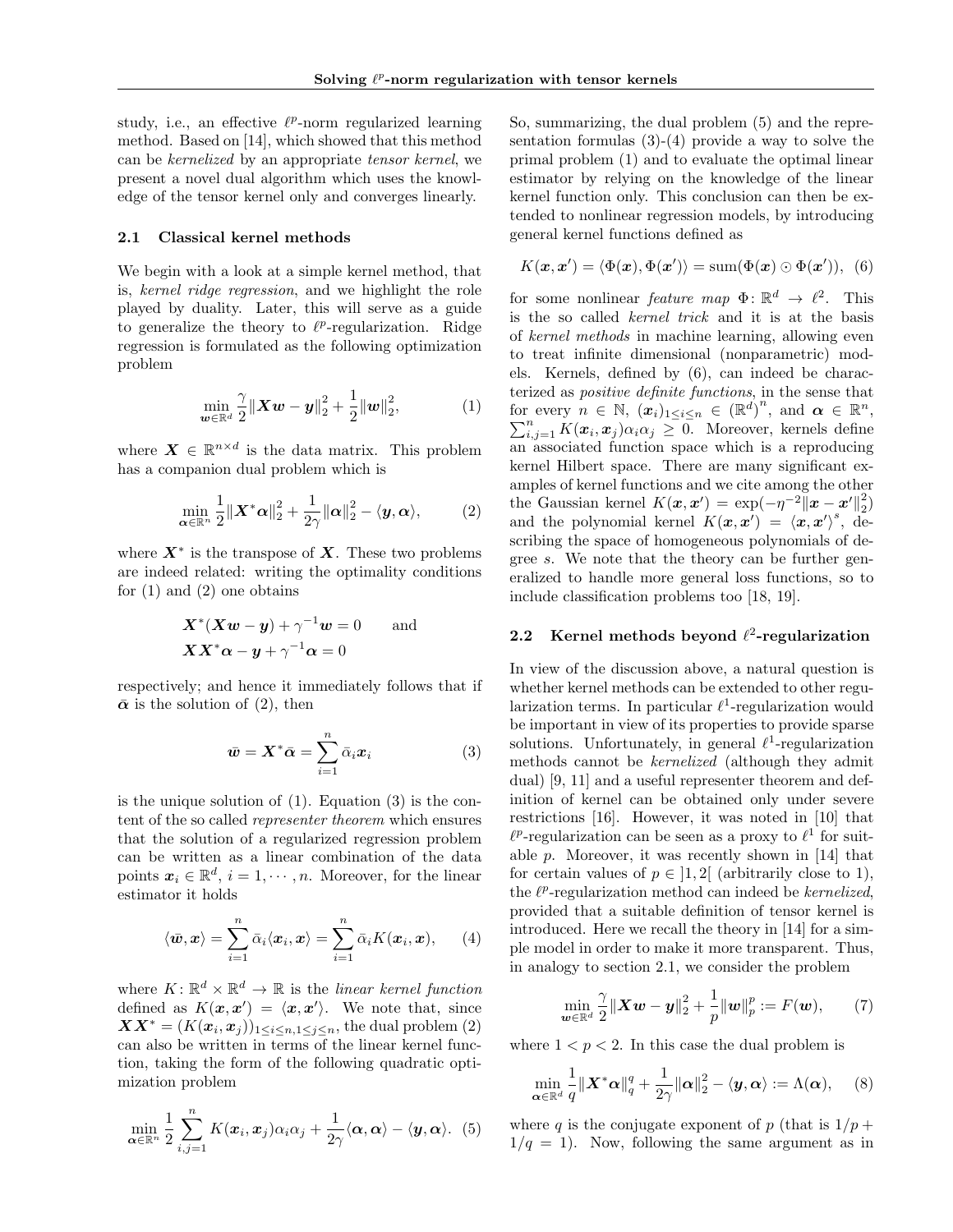section 2.1, we write the optimality conditions of the two problems. Then we have

$$
\mathbf{X}^*(\mathbf{X}\mathbf{w} - \mathbf{y}) + \gamma^{-1}J_p(\mathbf{w}) = 0 \quad \text{and} \quad (9)
$$
  

$$
\mathbf{X}J_q(\mathbf{X}^*\alpha) - \mathbf{y} + \gamma^{-1}\alpha = 0,
$$

where  $J_p: \mathbb{R}^d \to \mathbb{R}^d$  and  $J_q: \mathbb{R}^d \to \mathbb{R}^d$  are the gradients of  $(1/p)\|\cdot\|_p^p$  and  $(1/q)\|\cdot\|_q^q$  respectively (they are the duality maps). Thus, multiplying by  $X^*$  the second equation in (9) and taking into account that  $J_p \circ J_q = \text{Id}$ , it follows that if  $\bar{\alpha}$  is the solution of (8), then  $\bar{\mathbf{w}} = J_q(\mathbf{X}^*\bar{\mathbf{\alpha}})$  is the solution of (7). So, in this case the *representer theorem* becomes

$$
\bar{\boldsymbol{w}} = J_q(\boldsymbol{X}^*\bar{\boldsymbol{\alpha}}) = J_q\bigg(\sum_{i=1}^n \bar{\alpha}_i \boldsymbol{x}_i\bigg). \qquad (10)
$$

We remark that, in contrast to the  $\ell^2$  case, the above representation is nonlinear in the  $\alpha_i$ 's, because of the presence of the nonlinear map  $J_q$ . Indeed this map acts component-wise as the derivative of  $(1/q)|\cdot|^q$ , i.e.,  $\text{sign}(\cdot)|^{q-1}$ . Therefore, at first sight it is not clear how to define an appropriate kernel function that can represent the estimator  $\langle \bar{w}, x \rangle$  in analogy to (4), and make the kernel trick still successful. So, it comes as a surprise that this is possible if one makes the following assumption [14]

$$
q \text{ is an even integer and } q \ge 2. \tag{11}
$$

Indeed in that case, for every  $u \in \mathbb{R}^d$ ,  $J_q(u)$  =  $\left(\text{sign}(u_j)|u_j|^{q-1}\right)_{1 \leq j \leq d} = (u_j^{q-1})_{1 \leq j \leq d}$ , and hence, using (10), we have

$$
\langle \bar{w}, x \rangle = \sum_{j=1}^{d} \left( \sum_{i=1}^{n} \bar{\alpha}_{i} x_{i,j} \right)^{q-1} x_{j}
$$
  
= 
$$
\sum_{j=1}^{d} \sum_{i_{1}, \dots, i_{q-1}=1}^{n} x_{i_{1},j} \cdots x_{i_{q-1},j} x_{j} \bar{\alpha}_{i_{1}} \cdots \bar{\alpha}_{i_{q-1}},
$$
(12)

where we could expand the power of the summation in a multilinear form since  $q$  is an integer. Therefore, we are defining the *linear tensor kernel function K* as

$$
K: \overbrace{\mathbb{R}^d \times \cdots \times \mathbb{R}^d}^q \to \mathbb{R},
$$
  
\n
$$
K(\mathbf{x}'_1, \cdots, \mathbf{x}'_q) = \sum_{j=1}^d x'_{1,j} \cdots x'_{q,j}
$$
  
\n
$$
= \text{sum}(\mathbf{x}'_1 \odot \cdots \odot \mathbf{x}'_q),
$$
  
\n(13)

so that, (12) turns to

$$
\langle \bar{\boldsymbol{w}}, \boldsymbol{x} \rangle = \sum_{i_1, \dots, i_{q-1}=1}^n K(\boldsymbol{x}_{i_1}, \cdots, \boldsymbol{x}_{i_{q-1}}, \boldsymbol{x}) \bar{\alpha}_{i_1} \cdots \bar{\alpha}_{i_{q-1}}.
$$
\n(14)

Comparing (13) and (6) we recognize that we may interpret the tensor kernel as a kind of group-wise similarity measure in the input space. Moreover, since *q* is even,

$$
||X^*\alpha||_q^q = \sum_{j=1}^d \left(\sum_{i=1}^n \alpha_i x_{i,j}\right)^q
$$
  
= 
$$
\sum_{j=1}^d \sum_{i_1,\dots,i_q=1}^n x_{i_1,j} \cdots x_{i_q,j} \alpha_{i_1} \cdots \alpha_{i_q}
$$

and hence, by exchanging the two summations above, the dual problem (8) becomes

$$
\min_{\mathbf{\alpha} \in \mathbb{R}^d} \frac{1}{q} \sum_{i_1, \dots, i_q=1}^n K(\boldsymbol{x}_{i_1}, \dots, \boldsymbol{x}_{i_q}) \alpha_{i_1} \cdots \alpha_{i_q} + \frac{1}{2\gamma} ||\mathbf{\alpha}||^2 - \langle \mathbf{y}, \mathbf{\alpha} \rangle. \tag{15}
$$

We see now that, instead of the quadratic problem (5) we have a convex polynomial optimization problem of degree  $q$ <sup>1</sup>. The introduction of the tensor kernel (13) allows to parallel the  $\ell^2$  case, in the sense that the dual problem (15) and formula (14) provide the solution of the regression problem (7). Once again, the method can be extended to general feature maps  $\Phi: \mathbb{R}^d \to$  $\ell^q(\mathbb{K}), \Phi(\boldsymbol{x})=(\phi_k(\boldsymbol{x}))_{k\in\mathbb{K}}, \text{ with } \mathbb{K} \text{ a countable set},$ provided that, in the definition of  $K$ ,  $x_i$  is replaced by  $\Phi(\mathbf{x}_i)$ . Thus, a general *tensor kernel* is defined as

$$
K(\mathbf{x}'_1, \cdots, \mathbf{x}'_q) = \sum_{k \in \mathbb{K}} \phi_k(\mathbf{x}'_1) \cdots \phi_k(\mathbf{x}'_q)
$$
  
= sum( $\Phi(\mathbf{x}'_1) \odot \cdots \odot \Phi(\mathbf{x}'_q)$ ). (16)

It is easy to show that tensor kernels are still symmetric and positive definite, in the sense that

- 
$$
\forall
$$
  $\mathbf{x}'_1, \dots, \mathbf{x}'_q \in \mathbb{R}^d$ , and every permutation  $\sigma$  of   
{1, ..., q},  $K(\mathbf{x}'_{\sigma(1)} \dots \mathbf{x}'_{\sigma(q)}) = K(\mathbf{x}'_1, \dots \mathbf{x}'_q)$ ;

- for every 
$$
\boldsymbol{x}'_1, \ldots, \boldsymbol{x}'_n \in \mathbb{R}^d
$$
 and every  $\boldsymbol{\alpha} \in \mathbb{R}^n$ ,  
 $\sum_{i_1,\ldots,i_q=1}^n K(\boldsymbol{x}'_{i_1},\ldots,\boldsymbol{x}'_{i_q}) \alpha_{i_1} \ldots \alpha_{i_q} \geq 0$ .<sup>2</sup>

These tensor kernels define an associated function space which is now a reproducing kernel Banach space (See Section A.3 in the supplementary material and [14, 20]). Moreover, reasoning as in (12), the following representation formula can be proved

$$
\langle \bar{\boldsymbol{w}}, \Phi(\boldsymbol{x}) \rangle = \sum_{i_1, \dots, i_{q-1}=1}^n K(\boldsymbol{x}_{i_1}, \cdots, \boldsymbol{x}_{i_{q-1}}, \boldsymbol{x}) \bar{\alpha}_{i_1} \cdots \bar{\alpha}_{i_{q-1}}.
$$
\n(17)

<sup>1</sup>The problem is convex since the first term in  $(15)$  is equal to  $(1/q)$   $||X^*\alpha||_q^q$ .

<sup>2</sup>However, it is not known whether a function  $K: (\mathbb{R}^d)^q \to \mathbb{R}$  satisfying the two properties above can be written as in (16) for some feature map  $\Phi: \mathbb{R}^d \to \ell^q(\mathbb{K})$ .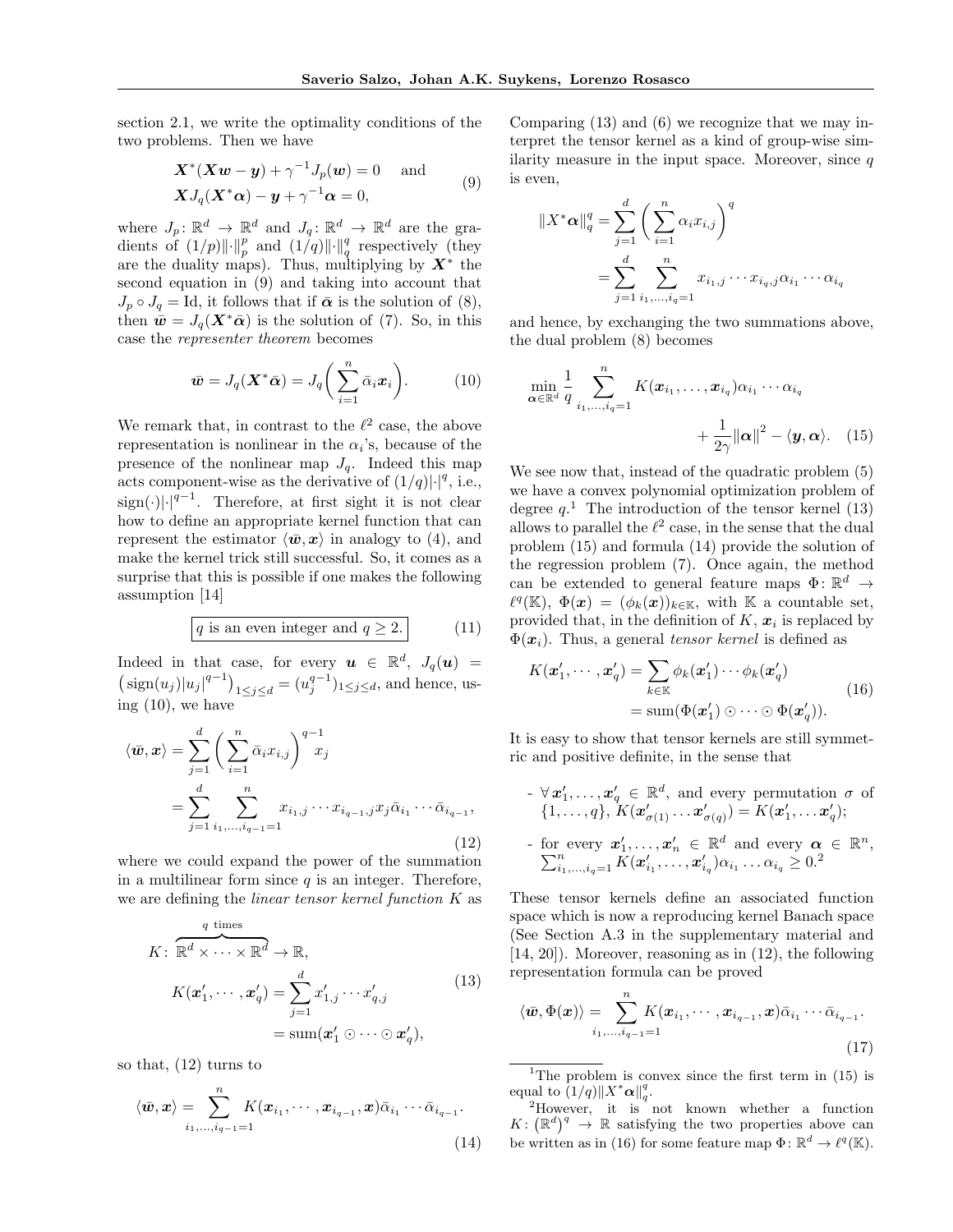Finally, there do exist cases in which tensor kernel functions can be computed without knowing the feature map  $\Phi$  itself. The following *polynomial* and *exponential* tensor kernels are examples of such cases (but, there are others in the class of power series tensor kernels [14]).

Polynomial tensor kernel of degree  $s \in \mathbb{N}, s \geq 1$ :

$$
K(\boldsymbol{x}'_1,\ldots,\boldsymbol{x}'_q) = \Big(\sum_{j=1}^d x'_{1,j}\cdots x'_{q,j}\Big)^s
$$
  
=  $(\text{sum}(\boldsymbol{x}'_1\odot\cdots\odot\boldsymbol{x}'_q))^s$ .

It describes the space of homogeneous polynomials in *d* real variables of degree *s*. This corresponds to a finite dimensional model for which  $\mathbb{K} = \{k \in \mathbb{K} : |k| \leq k \}$  $\mathbb{N}^d \mid \sum_{j=1}^d k_j = s$  and, for every  $k \in \mathbb{N}^d$ ,  $\phi_k(\boldsymbol{x}) =$  $(s!/(k_1! \cdots k_d!) )^{1/q}$ *x*<sup>*k*</sup>, that is  $(\phi_k)_{k \in \mathbb{K}}$  is the basis of all possible monomials in *d* variables of degree *s* and the norm of a polynomial function  $f = \sum_{k \in \mathbb{K}} w_k \phi_k$  is  $||w||_p^p = \sum_{k \in \mathbb{K}} |w_k|^p.$ 

Exponential tensor kernel :

$$
K(\boldsymbol{x}'_1,\ldots,\boldsymbol{x}'_q)=\prod_{j=1}^d e^{x'_{1,j}\cdots x'_{q,j}}=e^{\operatorname{sum}(\boldsymbol{x}'_1\odot\cdots\odot\boldsymbol{x}'_q)}.
$$

This kernel provides an example of an infinite dimensional model, where,  $\mathbb{K} = \mathbb{N}^d$  and, for every  $k \in \mathbb{N}^d$ , the *k*-th component of the feature map is  $\phi_k(x)$  =  $(1/\prod_{j=1}^{d}k_j!)^{1/q}x^k$ .

#### 2.3 A dual algorithm

In this section we present the main contribution of this paper which is an algorithm for solving the problem

$$
\min_{\boldsymbol{w}\in\ell^p(\mathbb{K})}\gamma\sum_{i=1}^n\big(y_i-\langle\Phi(\boldsymbol{x}_i),\boldsymbol{w}\rangle\big)^2+\frac{1}{p}\|\boldsymbol{w}\|_p^p:=F(\boldsymbol{w}),\,\,(18)
$$

where  $p = q/(q-1)$  with q an even integer (strictly) grater than 2,  $\gamma > 0$ ,  $\Phi: \mathcal{X} \to \ell^q(\mathbb{K})$  is the feature map, K is a countable set, and  $(\boldsymbol{x}_i, y_i)_{1 \leq i \leq n} \in (\mathcal{X} \times \mathcal{Y})^n$ is the training set. Note that (18) reduces to (7) if  $\mathcal{X} = \mathbb{R}^d$ ,  $\mathbb{K} = \{1, ..., d\}$  and  $\Phi$  is the identity map. The proposed algorithm is based on the minimization of the dual problem (15), where *K* is defined as in (16). This method has two significant characteristics: first, it is entirely formulated in terms of the tensor kernel function, therefore it can also cope with nonparametric (infinite dimensional) tensor kernels, e.g, the exponential-tensor kernel; second, it provides fast convergence. From the optimization viewpoint, we observe that the objective functions in (18) and (15) are

smooth. However, none of the two has Lipschitz continuous gradient, since in (18)  $1 < p < 2$  and in (15) the first term is a convex polynomial of degree  $q > 2$ . This poses an issue since most gradient algorithms requires Lipschitz continuous gradient to achieve convergence [2, 7, 8]. Relaxing this assumption for the more general proximal gradient algorithm has been the objective of a number of recent works [3, 4, 13] that introduce suitable linesearch procedures to determine the gradient stepsizes. In light of these studies, we present a dual gradient descent algorithm with a backtracking linesearch procedure and we prove that, by exploiting the strong convexity of the dual objective function and the dual-primal link, the corresponding primal iterates converge linearly to the solution of (18).

To simplify the exposition we treat here the case  $q = 4$ , that is  $p = 4/3$ . Since the *Gram ten* $sor$  **K** =  $(K(\boldsymbol{x}_{i_1}, \boldsymbol{x}_{i_2}, \boldsymbol{x}_{i_3}, \boldsymbol{x}_{i_4}))_{i \in \{1, \ldots n\}^4}$  is of order 4, it can be viewed as a  $n^2 \times n^2$  symmetric matrix: using a MATLAB-like notation, we define  $|K| =$ reshape( $\mathsf{K}, n^2, n^2$ ). Likewise, for a  $n \times n$  matrix *B*, we set  $[\mathbf{B}]$  = reshape $(\mathbf{B}, n^2, 1)$  for its vectorization. Then, the dual problem (15) can be equivalently written as

$$
\min_{\mathbf{\alpha} \in \mathbb{R}^d} \frac{1}{q} \langle [\mathbf{\alpha} \otimes \mathbf{\alpha}], [\mathbf{K}][\mathbf{\alpha} \otimes \mathbf{\alpha}] \rangle + \frac{1}{2\gamma} ||\mathbf{\alpha}||^2 - \langle \mathbf{y}, \mathbf{\alpha} \rangle := \Lambda(\mathbf{\alpha}). \quad (19)
$$

The proposed dual algorithm is detailed below.

Algorithm 2.1. Let  $\alpha_0 \in \mathbb{R}^n$ ,  $\delta, \theta \in ]0,1[$ , and initialize the sequence  $(\lambda_m)_{m \in \mathbb{N}}$  as the constant value  $\lambda \in [0, \gamma/(2(1-\delta))]$ . Then, for every  $m \in \mathbb{N}$ ,

$$
\omega_m = \text{reshape}([\mathbf{K}][\boldsymbol{\alpha}_m \otimes \boldsymbol{\alpha}_m], n, n)\boldsymbol{\alpha}_m
$$
  
(the gradient of the quartic part of  $\Lambda$ )  

$$
\nabla \Lambda(\boldsymbol{\alpha}_m) = \omega_m - \mathbf{y} + \gamma^{-1} \boldsymbol{\alpha}_m
$$
  
while  $\Lambda(\boldsymbol{\alpha}_m) - \Lambda(\boldsymbol{\alpha}_m - \lambda_m \nabla \Lambda(\boldsymbol{\alpha}_m))$   
 $< \lambda_m (1 - \delta) ||\nabla \Lambda(\boldsymbol{\alpha}_m)||^2$   
do  

$$
\begin{aligned}\n&\lambda_m := \theta \lambda_m \\
&\boldsymbol{\alpha}_{m+1} = (1 - \lambda_m \gamma^{-1}) \boldsymbol{\alpha}_m - \lambda_m (\boldsymbol{\omega}_m - \mathbf{y})\n\end{aligned}
$$
(20)

**Remark 2.2.** Algorithm 2.1 is given for  $q = 4$ . If *q* is an even integer greater than 4, then the leading term of  $\Lambda$  is a polynomial of degree q in the variables  $\alpha = (\alpha_1, \ldots, \alpha_m)$ , and the formula for its gradient  $\omega_n$ at  $\alpha_m$ , even if possibly more complicated, can be still expressed in term of the Gram tensor K.

Our main technical result is the following theorem studying the convergence of the above algorithm.

**Theorem 2.3.** Let  $(\alpha_m)_{m \in \mathbb{N}}$  and  $(\lambda_m)_{m \in \mathbb{N}}$  be gener*ated by Algorithm 2.1. Then we have*  $\inf_{m} \lambda_m > 0$  *and,*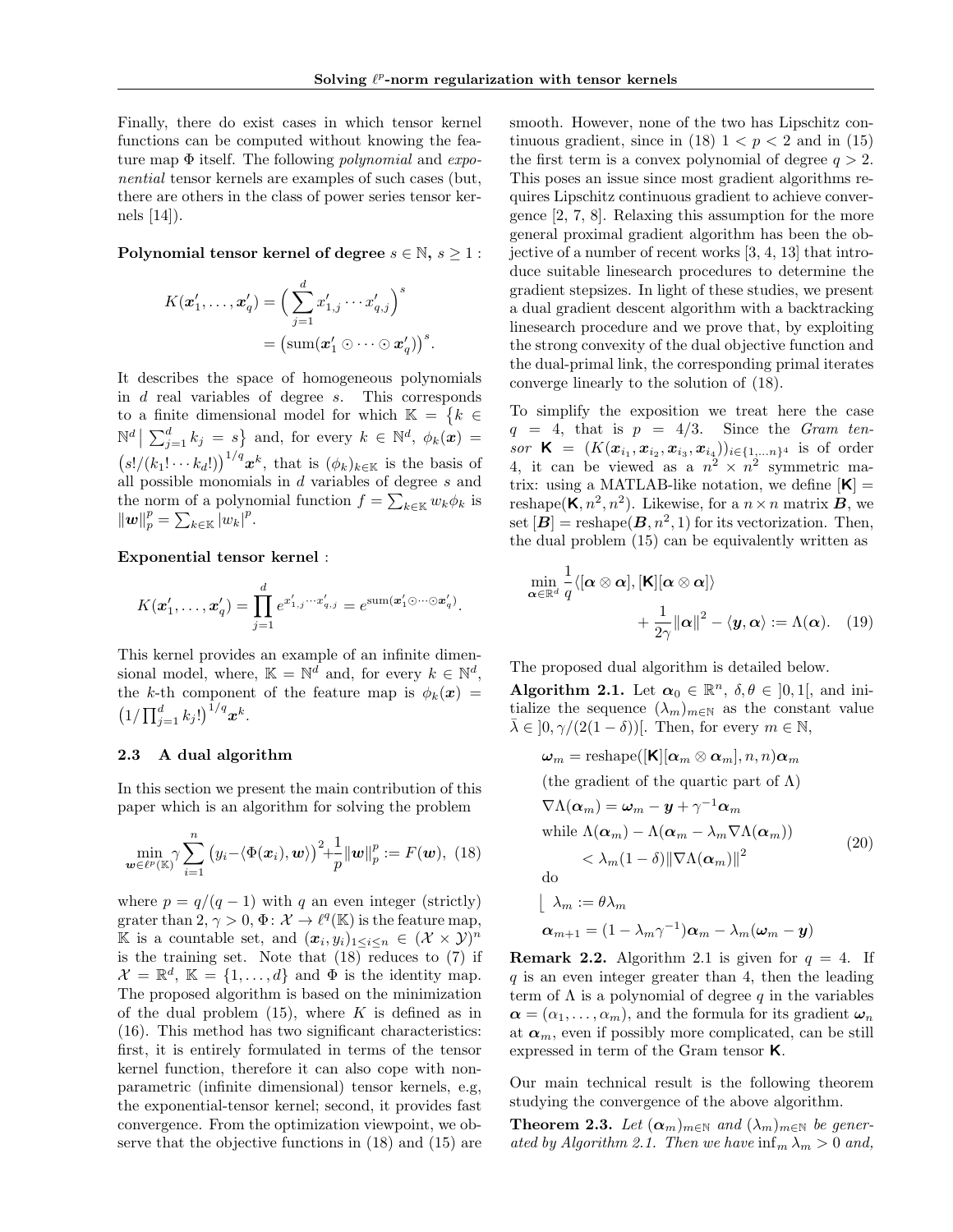*for every*  $m \in \mathbb{N}$ *, setting*  $\boldsymbol{w}_m = J_q\left(\sum_{i=1}^n \alpha_{m,i} \Phi(\boldsymbol{x}_i)\right)$ *, it holds*

$$
\|\boldsymbol{w}_m - \bar{\boldsymbol{w}}\|_p^2 \le \frac{\left[ (2^p q) \big( \Lambda(\boldsymbol{\alpha}_0) + (\gamma/2) ||\boldsymbol{y}||_2^2 \big) \right]^{\frac{2-p}{p}}}{C_p} \cdot \left( 1 - \frac{2}{\gamma} \lambda_m (1 - \delta) \right)^m \left( \Lambda(\boldsymbol{\alpha}_0) - \min \Lambda \right),
$$

*for some constant*  $C_p > 0$ *, depending only on p, which tends to zero as*  $p \rightarrow 1$ *. Therefore,*  $w_m$  *converges linearly to the solution*  $\bar{w}$  *of problem* (18)*.* 

**Remark 2.4.** An output  $\alpha_m$  of Algorithm 2.1 provides an estimator  $\langle w_m, \Phi(\cdot) \rangle$ , that can be expressed in terms of the tensor kernel *K* through the equation

$$
\langle w_m, \Phi(\cdot) \rangle =
$$
  

$$
\sum_{i_1, \dots, i_{q-1}=1}^n K(x_{i_1}, \dots, x_{i_{q-1}}, \cdot) \alpha_{m, i_1} \dots \alpha_{m, i_{q-1}}.
$$

Indeed, this follows from recalling the definition of  $w_m$ in Theorem 2.3 and by reasoning as in (12).

**Remark 2.5.** If  $p \in [1, 2]$  is not of the form  $p =$  $q/(q-1)$  for some *q* as in (11), Theorem 2.3 remains valid provided that in Algorithm 2.1  $\omega_m$  is computed directly in terms of the feature map  $\Phi$  evaluated at the training points. Clearly, this case is feasible only if the feature map is finite dimensional, that is, if the index set  $K$  is finite.

In the following we discuss the most significant aspects of this dual approach.

Cost per iteration. The complexity of Algorithm 2.1 is mainly related to the computation of the gradient of the quartic form in (19), which, by exploiting the symmetries of  $\alpha_m \otimes \alpha_m$  and **K**, costs (approximatively)  $n^2(n+1)^2/4$  multiplications. We remark that in the infinite dimensional case this algorithm is the only feasible approach to solve problem (18). However, even in the case card( $\mathbb{K}$ ) < + $\infty$ , e.g., for the linear or polynomial tensor kernel, the method may be convenient if  $n \ll \text{card}(\mathbb{K})$ . Indeed a standard gradient-type algorithm on (18) costs 2*n*card(K) multiplications (2*nd* in case of (7)). Therefore, Algorithm 2.1 is recommended if  $n(n+1)^2/8 \leq \text{card}(\mathbb{K}),$ that is <sup>1</sup>*/*<sup>3</sup>

$$
n \le 2\left(\text{card}(\mathbb{K})\right)^{1/3}.\tag{21}
$$

We stress that Algorithm 2.1 has a cost per iteration that depends only on the size *n* of the data set, while any primal approach will depend on the size of K. For instance, in the case of polynomial kernels of degree *s*, we have card( $\mathbb{K}$ ) =  $(d + s - 1) \cdots d/s! > d^{s}/s!$ , and this implies that the cost of a gradient algorithm on the primal problem grows exponentially with *s*. We also remark that building the Gram tensor  $K$  will further require  $d \cdot n^2(n+1)^2/4$  multiplications (and  $8 \cdot n^4/8$ bytes in space). However, the Gram tensor is computed once for all and in a validation procedure for the regularization parameter  $\gamma$ , it does not need to be recomputed every time.

Rate of convergence. As mentioned above our dual algorithm has linear convergence rate and can be applied for infinite dimensional kernels. We next discuss the comparison with primal approaches when the kernel is finite dimensional  $(\text{card}(\mathbb{K}) < +\infty)$ . The basic point is that primal approaches will allow only for sublinear rates. Indeed, since the objective function in (18) is the sum of two convex smooth functions, among the various algorithms, appropriate choices are (*a*) a pure gradient descent algorithm with linesearch (the gradient being that of  $F$ ) and  $(b)$  a proximal gradient algorithm (possibly accelerated) with the prox of  $(1/p)\|\cdot\|_p^p$ . However, concerning (*a*) and according to [4, 13], the algorithm converges, but, since  $1 < p < 2$ , the full gradient of *F* is not even locally Lipschitz continuous, so, the gradient stepsizes may get arbitrarily close to zero, and ultimately the algorithm may exhibit very slow convergence with no explicit rate. Besides, regarding (*b*), the primal objective function in (18) is only uniformly convex on bounded sets. Therefore, standard convergence results [2, 6, 7] ensure only convergence of the iterates (without rate) and sublinear convergence rate for the objective values. On the other hand, regarding Algorithm 2.1, we observe that the constant  $C_p$ , in Theorem 2.3, approaches zero as  $p \rightarrow 1$ , so when *p* is close to 1 the linear convergence rate for the  $w_m$ 's may degrade. In the numerical experiments, we confirm the above theoretical behaviors: the dual algorithm often converges in a few iterations (of the order of 20), whereas a direct gradient descent method (with linesearch or of proximal-type) on the primal problem may require thousands of iterations to reach the same precision.

Dealing with general convex loss. Above, we considered, for the sake of simplicity, the least squares loss. However, the proposed dual approach can be generalized to all other convex loss functions commonly used in machine learning: the *logistic loss* and the *hinge loss* for classification and the *L*<sup>1</sup>*-loss*, and the  $Vapnik- $\varepsilon$ -insensitive loss for regression. In these cases$ the dual objective function is composed of the same leading polynomial form as in (15), which has locally Lipschitz continuous gradient, and of a possibly nonsmooth (convex) function, having however a closedform proximity operator (see Example B.2 in the supplementary material). Therefore, according to [13], for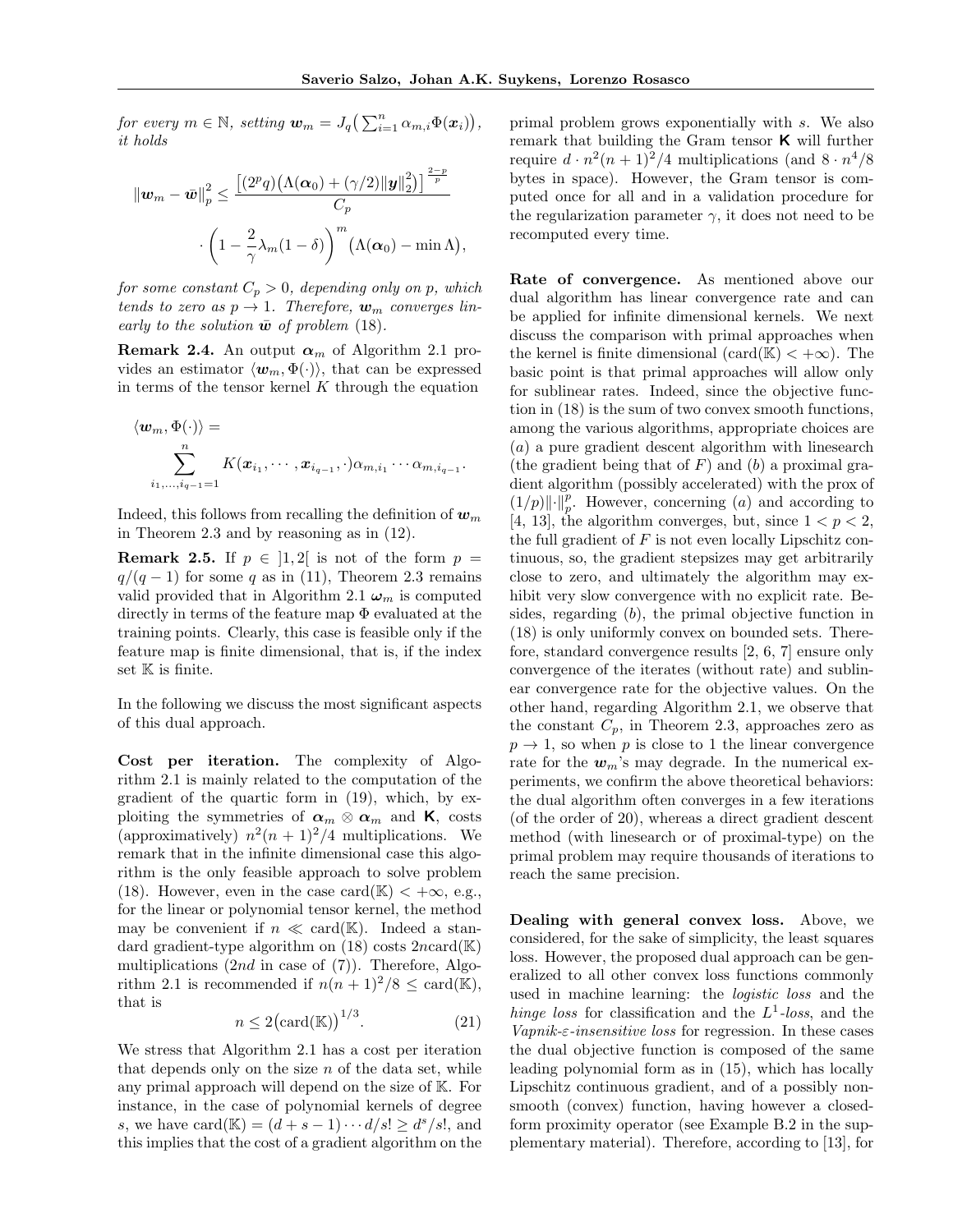general convex losses, instead of Algorithm 2.1 we use a proximal gradient algorithm with linesearch achieving linear convergence or sublinear convergence depending on the fact that the dual objective function is strongly convex or not. In this respect we note that we have linear convergence for the logistic loss and sublinear convergence for the  $\varepsilon$ -insensitive loss and the hinge loss. This extension is treated in the next section.

# 3 The main elements of the theoretical analysis

In this section we further develop the discussion of the previous section and provide the theoretical grounds for the dual approach to  $\ell^p$ -norm regularized learning problems. The emphasis here is on the duality theory rather than on the tensor kernels. The results are presented for general loss function and any real parameter  $p > 1$ .

The most general formulation of our objective is as follows,

$$
\min_{\boldsymbol{w}\in\ell^{p}(\mathbb{K})}\gamma\sum_{i=1}^{n}L(y_{i},\langle\Phi(\boldsymbol{x}_{i}),\boldsymbol{w}\rangle)+\frac{1}{p}\|\boldsymbol{w}\|_{p}^{p}:=F(\boldsymbol{w}),
$$
\n(22)

where  $p > 1, \gamma > 0, \Phi: \mathcal{X} \to \ell^q(\mathbb{K})$  is the feature map,  $(\mathbf{x}_i, y_i)_{1 \leq i \leq n} \in (\mathcal{X} \times \mathcal{Y})^n$  is the training set, and  $L: \mathcal{Y} \times \mathbb{R} \to \mathbb{R}$  is a loss function which is convex in the second variable. We define the linear *feature operator*

$$
\Phi_n\colon \ell^p(\mathbb{K}) \to \mathbb{R}^n, \quad \Phi_n \mathbf{w} = (\langle \Phi(\mathbf{x}_i), \mathbf{w} \rangle)_{1 \le i \le n}. \tag{23}
$$

Then its adjoint is  $\Phi_n^* \colon \mathbb{R}^n \to \ell^q(\mathbb{K}), \Phi_n^* \alpha = \sum_{i=1}^n \alpha_i \Phi(x_i)$ . Duality is based on the following.  $\sum_{i=1}^{n} \alpha_i \Phi(\mathbf{x}_i)$ . Duality is based on the following. Theorem 3.1. *The dual problem of* (22) *is*

$$
\min_{\alpha \in \mathbb{R}^n} \frac{1}{q} \|\Phi_n^* \alpha\|_q^q + \gamma \sum_{i=1}^n L^* \left(y_i, -\frac{\alpha_i}{\gamma}\right) := \Lambda(\alpha), \quad (24)
$$

*where*  $L^*(y_i, \cdot)$  *is the Fenchel conjugate of*  $L(y_i, \cdot)$ *. Moreover,* (*i*) *the primal problem has a unique solution, the dual problem has solutions and*  $min F =$  $-\min \Lambda$  *(strong duality holds); and (ii) the solutions*  $(\bar{w}, \bar{\alpha})$  of the primal and dual problems are character*ized by the following KKT conditions*

$$
\begin{cases} \bar{\mathbf{w}} = J_q(\Phi_n^* \bar{\mathbf{\alpha}}), \\ \forall i \in \{1, \dots, n\} \quad -\frac{\alpha_i}{\gamma} \in \partial L(y_i, \langle \Phi(\mathbf{x}_i), \bar{\mathbf{w}} \rangle), \end{cases}
$$
(25)

*where*  $\partial L(y_i, \cdot)$  *is the subdifferential of*  $L(y_i, \cdot)$ *.* 

All the losses commonly used in machine learning admit explicit Fenchel conjugates and we refer to the supplementary material for explicit examples. The connection between the primal and dual problem is further deepened in the following result.

**Proposition 3.2.** *Let*  $\bar{\boldsymbol{\alpha}} \in \mathbb{R}^n$  *be a solution of the dual problem* (24) *and let*  $\bar{w} = J_q(\Phi_n^*\bar{\alpha})$  *be the solution of the primal problem* (22)*.* Let  $\alpha \in \mathbb{R}^n$  *and set*  $w =$  $J_q(\Phi_n^*\boldsymbol{\alpha})$ . Then

$$
\Lambda(\boldsymbol{\alpha}) - \min \Lambda
$$
  
\n
$$
\geq \frac{C_p}{\left[ (2^p q) \left( \Lambda(\boldsymbol{\alpha}) + \gamma \|\boldsymbol{\xi}\|_1 \right) \right]^{(2-p)/p}} \|\boldsymbol{w} - \bar{\boldsymbol{w}}\|_p^2, \quad (26)
$$

*where, for every*  $i = 1, \ldots, n$ ,  $\xi_i = \inf L^*(y_i, \cdot)$  *and*  $C_p > 0$  *is a constant that depends only on p.* 

The above proposition ensures that if an algorithm generates a sequence  $(\alpha_m)_{m\in\mathbb{N}}$  that is minimizing for the dual problem (24), i.e.,  $\Lambda(\alpha_m) \to \min \Lambda$ , then the sequence defined by  $w_m = J_q(\Phi_n^* \alpha_m)$ ,  $m \in \mathbb{N}$ , converges to the solution of the primal problem.

Now, for the most significant losses *L* in machine learning (see Example B.2 in the supplementary material), the dual problem (24) has the following form

$$
\min_{\alpha \in \mathbb{R}^n} \varphi_1(\alpha) + \varphi_2(\alpha) = \Lambda(\alpha), \tag{27}
$$

where  $\varphi_1 : \mathbb{R}^n \to \mathbb{R}$  is convex and smooth with locally Lipschitz continuous gradient  $(\varphi_1$  will include the term  $(1/q) \|\Phi_n^*\alpha\|_q^q$  and  $\varphi_2 \colon \mathbb{R}^n \to \mathbb{R} \cup \{+\infty\}$ is proper, lower semicontinuous, convex, and admitting a closed-form proximity operator. So, the form (24) is amenable by the proximal gradient algorithm with linesearch studied in [13], which, referring to (27), takes the following form.

**Algorithm 3.3.** Let  $\delta \in [0,1], \bar{\lambda} > 0$ , and let  $\theta \in$  $]0,1[$ . Let  $\alpha_0 \in \mathbb{R}^n$  and define, for every  $m \in \mathbb{N}$ ,

$$
\boldsymbol{\alpha}_{m+1} = \text{prox}_{\lambda_m \varphi_2}(\boldsymbol{\alpha}_m - \lambda_m \nabla \varphi_1(\boldsymbol{\alpha}_m)), \qquad (28)
$$

where  $\lambda_m = \bar{\lambda} \theta^{j_m}$  and  $j_m$  is the minimum of the  $j \in$ N such that  $\hat{\boldsymbol{\alpha}}_m(j) := \text{prox}_{\lambda_m \varphi_2} (\boldsymbol{\alpha}_m - \bar{\lambda} \theta^j \nabla \varphi_1(\boldsymbol{\alpha}_m))$ satisfies

$$
\varphi_1(\hat{\boldsymbol{\alpha}}_m(j)) - \varphi_1(\boldsymbol{\alpha}_m) - \langle \hat{\boldsymbol{\alpha}}_m(j) - \boldsymbol{\alpha}_m, \nabla \varphi_1(\boldsymbol{\alpha}_m) \rangle \leq \delta/(\bar{\lambda}\theta^j) ||\hat{\boldsymbol{\alpha}}_m(j) - \boldsymbol{\alpha}_m||^2.
$$

Remark 3.4. In contrast to Algorithm 2.1, Algorithm 3.3 provides rather a general algorithm where  $\varphi_1$  and  $\varphi_2$  are set depending on the choice of the different losses.

**Remark 3.5.** If  $p = q/(q-1)$  and *q* satisfies (11), then the computation of  $\nabla \varphi_1(\alpha)$  in Algorithm 3.3 can be performed in term of the Gram tensor  $\boldsymbol{\mathsf{K}}$  (for instance, if  $q = 4$  the gradient of the quartic part of  $\varphi_1$  is as in the first line of Algorithm 2.1). Moreover, if in addition L is the square loss, then  $\Lambda$  is as in (19) and one can take  $\varphi_1 = \Lambda$  and  $\varphi_2 = 0$ ; and hence Algorithm 3.3 reduces to Algorithm 2.1.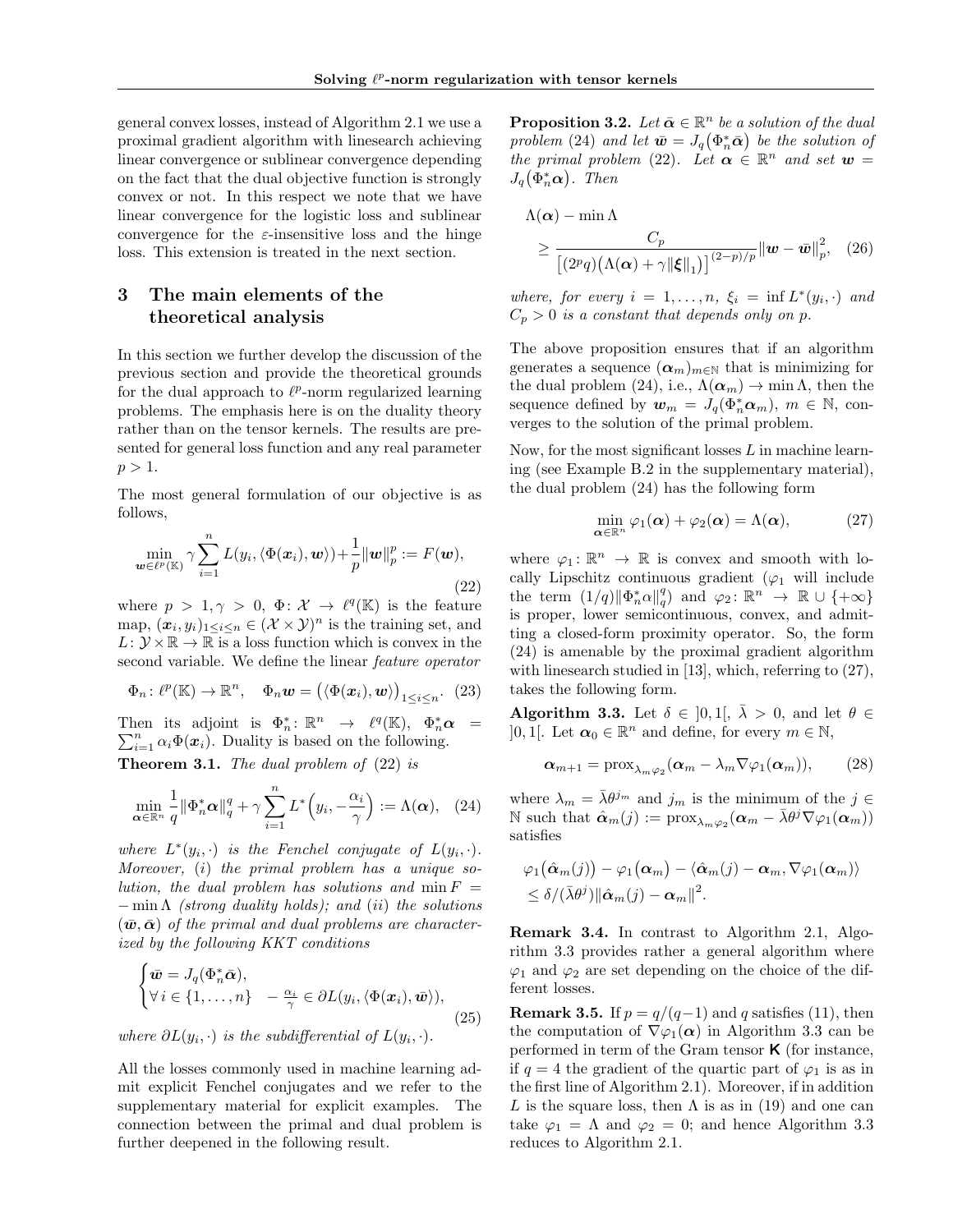| Table 1: Convergence rates    |  |
|-------------------------------|--|
| Number of iterations (rel. pr |  |

|                          | Number of iterations (rel. precision $10^{-8}$ ) |                                          |        |         |  |
|--------------------------|--------------------------------------------------|------------------------------------------|--------|---------|--|
| Algorithm                |                                                  | $p = 4/3$ $p = 5/4$ $p = 1.1$ $p = 1.05$ |        |         |  |
| dual $GD$ + linesearch   | 12(5)                                            | 15(4)                                    | 63(22) | 258(55) |  |
| $primal GD + linesearch$ | > 5000                                           | > 5000                                   | > 5000 | > 5000  |  |
| primal FISTA             | 1158                                             | 1542                                     |        |         |  |



Figure 1: Left. Convergence rates: dual algorithm vs FISTA on the primal. Right. True and estimated sparse vectors for a linear tensor kernel:  $p = 4/3$ ,  $n = 85$ ,  $d = 1500$ , and 6 relevant features.

The convergence properties of Algorithm 3.3 are given in the following theorem, which, as opposed to Theorem 2.3, is valid for general loss and any  $p \in [1, 2]$ .

**Theorem 3.6.** Let  $p \in [1,2]$ . Define  $(\alpha_m)_{m \in \mathbb{N}}$  and  $(\lambda_m)_{m \in \mathbb{N}}$  *as in Algorithm 3.3. Then,*  $\inf_m \lambda_m > 0$ *and, for every*  $m \in \mathbb{N}$ *, setting*  $\mathbf{w}_m = J_q(\Phi_n^* \mathbf{\alpha}_m)$ *, it holds*

$$
\|\boldsymbol{w}_m-\bar{\boldsymbol{w}}\|_p\leq o(1/\sqrt{m}).
$$

*Moreover, if*  $\Lambda$  *is strongly convex (which occurs for the least square loss and the logistic loss), then*  $w_m$ *converges linearly to*  $\bar{w}$ *.* 

## 4 Numerical Experiments

In this section we perform experiments on simulated data. Also, we provide experiments on a real data set the supplementary material.

The experiments on simulated data assesses the following three points.<sup>3</sup>

Dual vs primal approach (without tensor kernels). We considered problem (7) with different choices of *p* (not necessarily with *q* even integer). The purpose is to compare a dual approach against

a primal approach per se, thus without considering the tensor kernel function — after all the dual problem (8) is smooth whatever *q* is. Algorithm 2.1 is therefore modified in such a way that the gradient of the dual term  $(1/q)$   $\|\boldsymbol{X}^*\boldsymbol{\alpha}\|_q^q$  is computed directly as  $XJ_q(X^*\alpha)$ .<sup>4</sup> For the primal approaches we considered two algorithms: (*a*) the gradient descent method with linesearch and (*b*) the FISTA algorithm [2], but with  $p \in \{4/3, 5/4\}$ , since they are the only cases in which the proximity operator of  $(1/p)\|\cdot\|_p^p$  can be computed explicitly [1]. We generated a matrix *X* according to a normal distribution, a sparse vector  $w_{\star}$ , (where the location of the nonzero coefficients was chosen randomly), a normal distributed noise vector  $\varepsilon$ , and we defined

$$
y = X w_{\star} + \sigma \varepsilon
$$
,  $\sigma = 5 \cdot 10^{-2}$ .

We chose  $n = 200$ ,  $d = 10^5$  and 10 relevant features. The regularization parameter was set to  $\gamma = 10$ , so to achieve a reconstruction error of the order of the noise. Table 1 and Figure 1(Left.) clearly show that the dual approach significantly outperforms the two primal approaches.<sup>5</sup>

<sup>&</sup>lt;sup>3</sup>All the numerical experiments have been performed in MATLAB<sup>®</sup> environment, on a MacBook laptop with Intel Core 2 Duo, 2 Ghz and 4 GB of RAM.

<sup>4</sup>Note that in this case the cost per iteration is essentially equal to that of the gradient descent in the primal.

<sup>&</sup>lt;sup>5</sup>The optimal values were found by using the dual algorithm and checking that the duality gap was  $\lt 10^{-14}$ .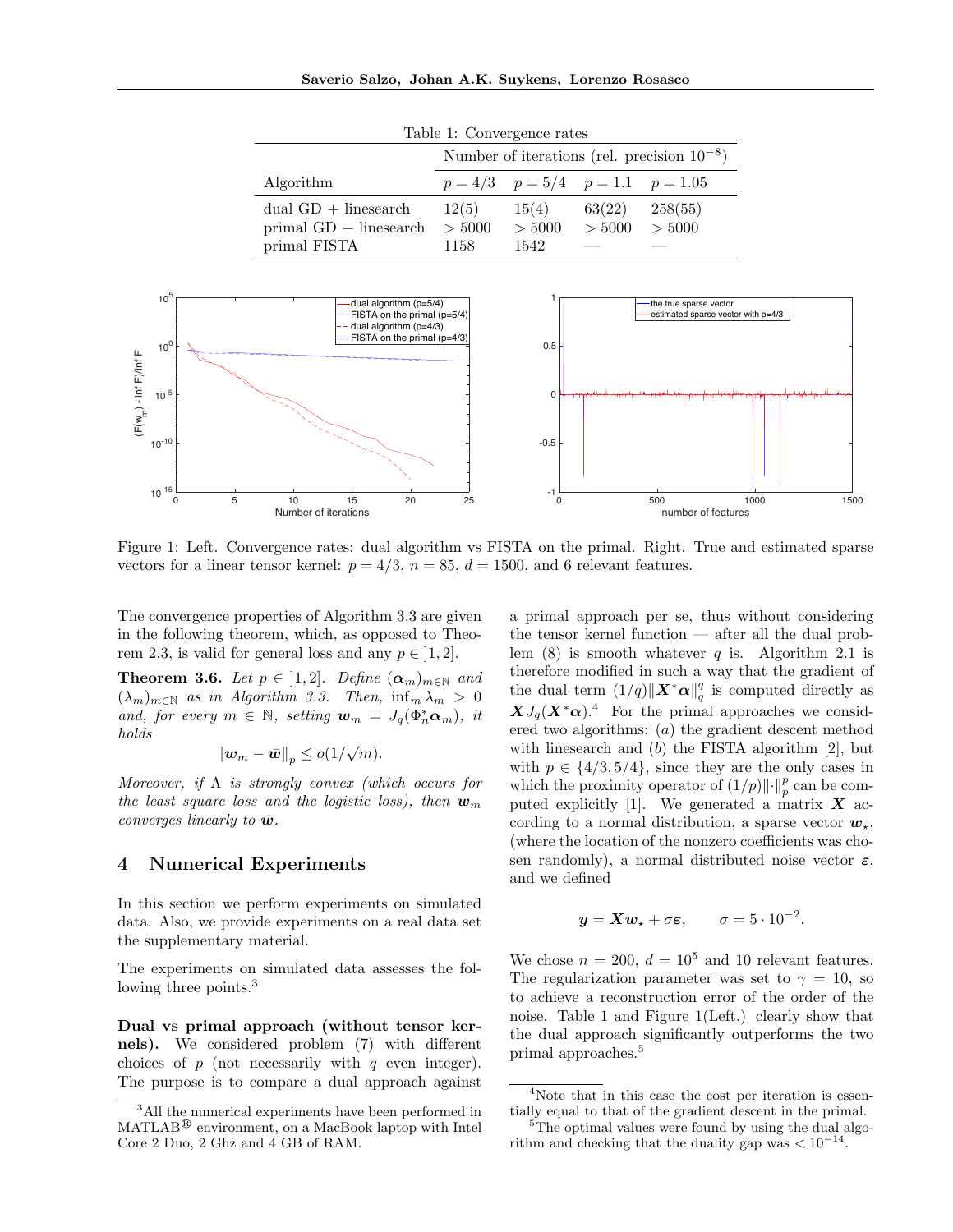Table 2: The dual algorithm with and without tensor kernels

| Algorithm                              | $CPU time (sec)$ iterations |    |
|----------------------------------------|-----------------------------|----|
| build the Gram tensor $\boldsymbol{K}$ | 2.73                        |    |
| dual $GD$ + linesearch (with $K$ )     | 2.49                        | 29 |
| dual $GD$ + linesearch (without $K$ )  | 9.87                        | 28 |

Tensor kernels in the dual approach. This experiment considered the case treated in section 2.3, that is,  $q = 4$  ( $p = 4/3$ ), with the polynomial tensor kernel of degree 2, i.e.,

$$
K(\boldsymbol{x}_1', \boldsymbol{x}_2', \boldsymbol{x}_3', \boldsymbol{x}_4') = (\text{sum}(\boldsymbol{x}_1' \odot \boldsymbol{x}_2' \odot \boldsymbol{x}_3' \odot \boldsymbol{x}_4'))^2
$$
  
= 
$$
\text{sum}(\Phi(\boldsymbol{x}_1') \odot \Phi(\boldsymbol{x}_2') \odot \Phi(\boldsymbol{x}_3') \odot \Phi(\boldsymbol{x}_4')),
$$

where  $\Phi(\mathbf{x}) = (x_1^2, \ldots, x_d^2, \sqrt[4]{2x_1x_2}, \ldots, \sqrt[4]{2x_1x_d}, \ldots).$ The dimension of the feature space is  $N = d(d+1)/2$ . We generated  $\boldsymbol{X}, \boldsymbol{w}_{\star}, \boldsymbol{\varepsilon}$  as in the previous case and, according to  $(23)$ , <sup>6</sup> we defined

$$
\Phi_n = \begin{bmatrix} \Phi(\boldsymbol{x}_1)^\top \\ \vdots \\ \Phi(\boldsymbol{x}_d)^\top \end{bmatrix} \in \mathbb{R}^{n \times N}, \ \boldsymbol{y} = \Phi_n \boldsymbol{w}_\star + \sigma \boldsymbol{\varepsilon}, \ \sigma = 5 \cdot 10^{-2}.
$$

Then we aimed at solving problem (7) with *X* replaced by  $\Phi_n$ . We examined a situation in which the computational cost per iteration of the dual algorithm is less than the corresponding primal, measuring the gain in CPU time. We set  $n = 90$ ,  $d = 650$  and 6 relevant features out of the total of  $N = 211575$ . With these figures, according to the discussion at the end of section 2.3, computing the gradient through the tensor kernel, as done in Algorithm 2.1, surely reduces the cost per iteration. Table 2 shows the CPU time required by the dual algorithm with and without using the tensor kernel.

Recovering the relevant features. The sparseness properties of an  $\ell^p$ -regularization method were mentioned in [8] and later were studied further in [10], from a statistical viewpoint. In contrast to  $\ell^1$ regularization, the  $\ell^p$ -regularization does not generally provide finite supported vectors, so sparseness here actually means *approximate sparsity* in the sense that the insignificant coefficients are shrunk and the relevant ones are highlighted. Our experiments confirm this property of  $\ell^p$  regularization. Indeed in the setting described in the previous scenarios, the solution vector  $\bar{w}$  always exhibits spikes that corresponds to the non zero coefficients of  $w_*$ . Depending on the value of *p*, on the size *n* of the data set, and on the feature space dimension *N*, this phenomenon may be more or less notable, but in any case the vector  $\bar{w}$  either clearly reveals the hidden relevant features (see Figure 1(Right.)) or can be safely thresholded in order to discard most of the non-relevant features, and reduce the dimensionality of the problem of 1-2 orders of magnitude.

# 5 Conclusions

In this paper we presented a novel and efficient kernel method for  $\ell^p$ -norm regularized learning problems. The method assumes that  $p = q/(q-1)$  with q an even integer grater than 2. In such case, we provided an algorithm which is based on the minimization of the dual problem and can be formulated in terms of a tensor kernel evaluated at the training points, avoiding the call of the feature map. Therefore, this provides the first viable solution to  $\ell^p$ -type regularization in infinite dimensional spaces. Moreover, in finite dimension, the proposed approach compares favorably to other solutions in the regime of few sample and large number of variables, and *q* reasonably low. For example, our experiments show that if  $q = 4$ , the proposed method is practicable and provides an effective variables selection method and/or is able to discard most of the irrelevant features. We remark that, the complexity of the method depends only on the dataset size and does not depend on the dimension of the function space (e.g, the degree of the polynomial kernel). However, there are scenarios and values of *q* in which using tensor kernels may be cumbersome from the computational point of view, but this difficulty is common to other approaches to nonparametric sparsity and it is certainly a challenge that requires further study. Finally, the experiments are meant to provide a proof of concept for the proposed method and are the starting point for a more systematic empirical study that we defer to a future work.

#### Acknowledgements

Johan Suykens acknowledges support from the European Research Council ERC AdG A-DATADRIVE-B (290923), KU Leuven CoE PFV/10/002, FWO G.0377.12, G.088114N, IUAP P7/19 DYSCO.

<sup>&</sup>lt;sup>6</sup>In this case card( $\mathbb{K}$ ) = *N*, so  $\ell^p(\mathbb{K})$  can be identified with  $\mathbb{R}^N$  and the linear map  $\Phi_n$  can be thought as a  $n \times N$ matrix.